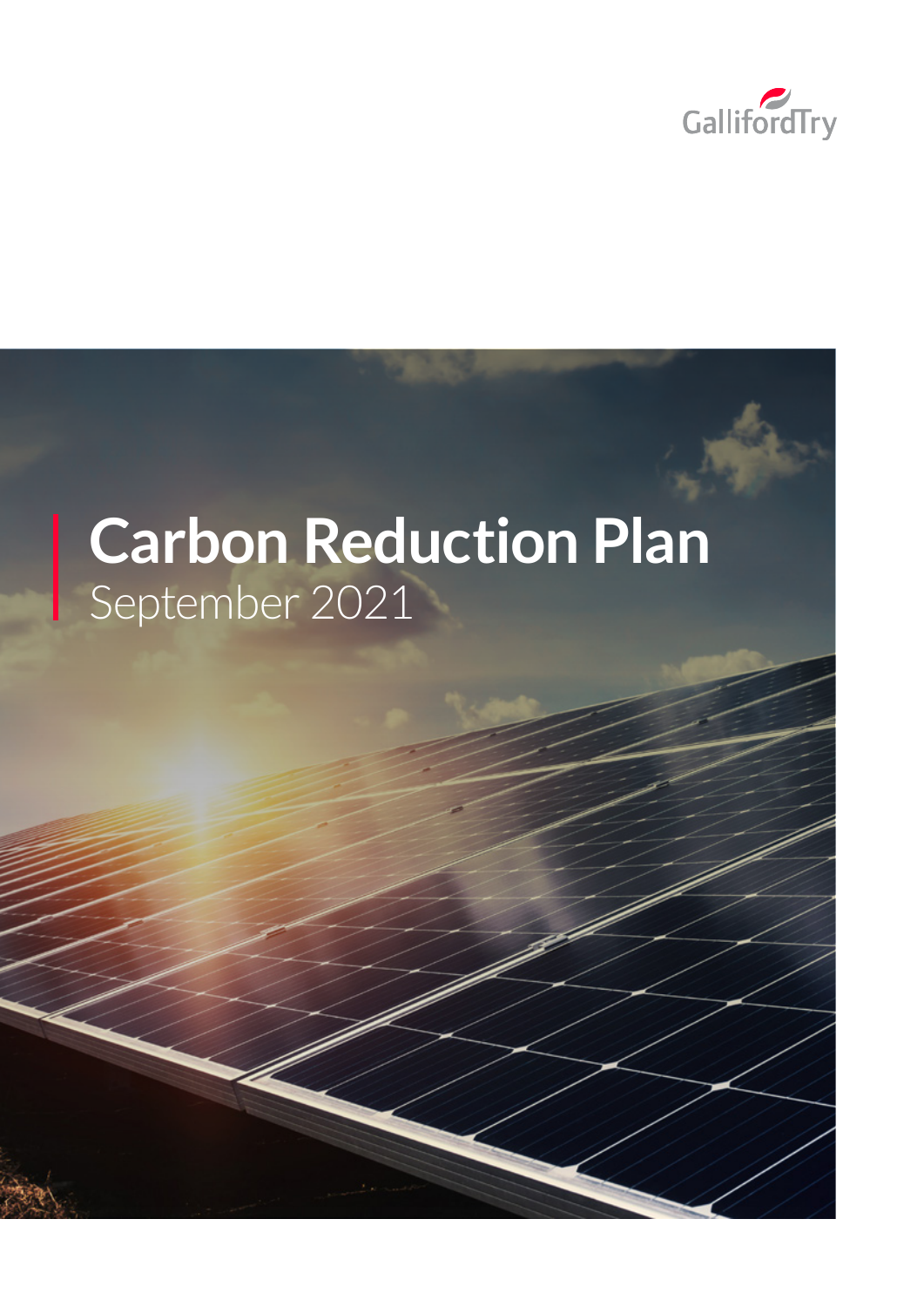

#### **Supplier name: Galliford Try Holdings plc1 Publication date: 30 September 2021**

<sup>1</sup>This Carbon Reduction Plan captures the operations of Galliford try Holdings plc and all its subsidiaries, including Galliford Try Construction Limited.

## **Commitment to achieving Net Zero**

As a progressive business, committed to doing the right thing, Galliford Try recognises the urgency of the climate change agenda and champions the role we have to play in decarbonising the economy for a greener, more sustainable future. We are already well advanced on our carbon reduction journey across our own operations, having reduced carbon dioxide equivalent emissions (Scope 1, 2 and operational Scope 3) by 62% from 2012 to 2020.

We have pledged to achieve Net Zero carbon across our own operations (Scope 1, 2 and operational Scope 3) by 2030 and to achieve Net Zero across all activities by 2045 at the latest.

To provide a clear route to reduce greenhouse gas emissions, we have also committed to achieving a verifiable science-based target validated by the Science Based Targets initiative (SBTi). In doing so, we have joined the Business Ambition for 1.5°C to limit global warming to 1.5 degrees and the UN-backed campaign Race to Zero.

# **Baseline Emissions Footprint**

Baseline emissions are a record of the greenhouse gases that have been produced in the past and were produced prior to the introduction of any strategies to reduce emissions. Baseline emissions are the reference point against which emissions reduction can be measured.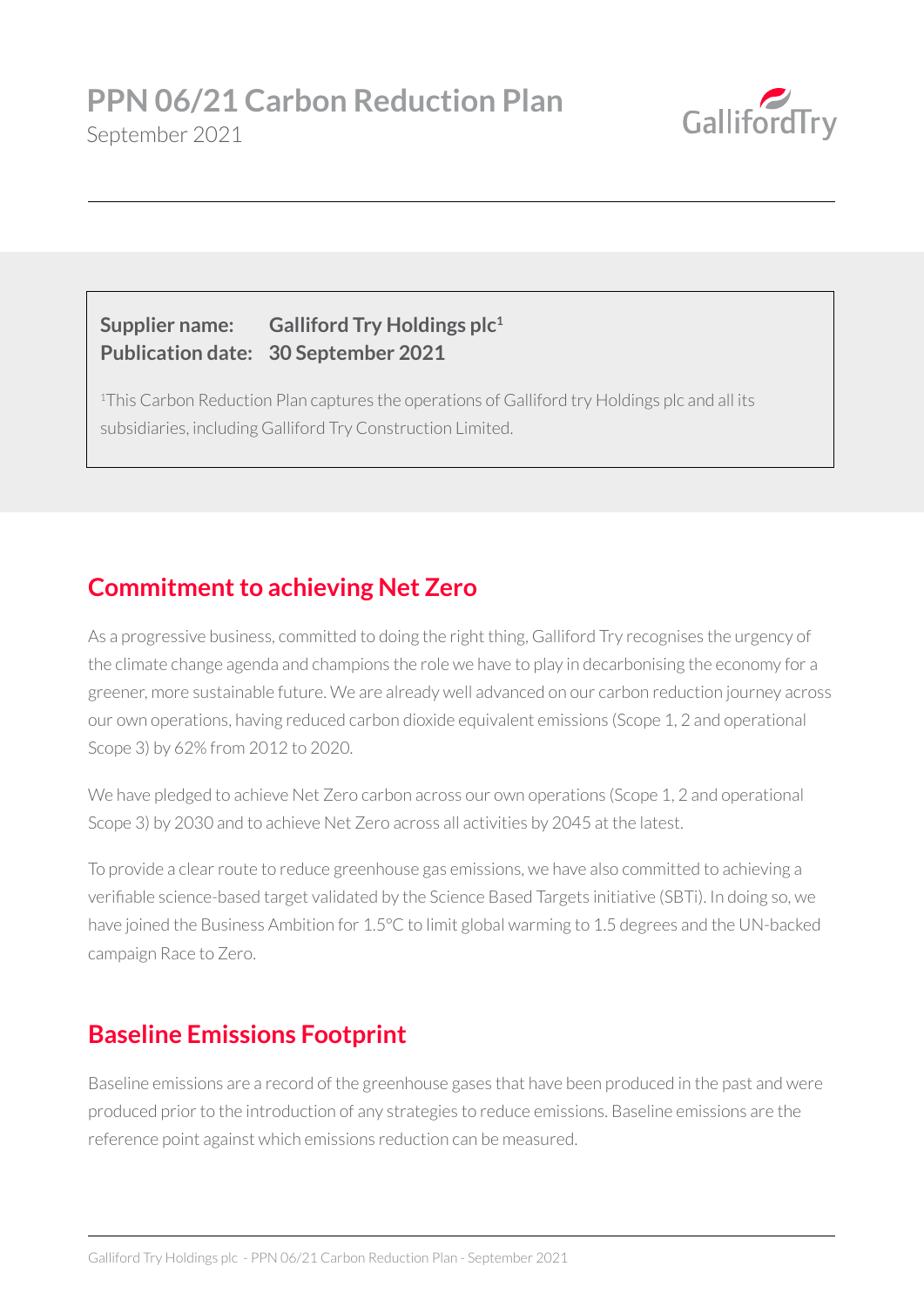

#### **Baseline Year: 2012**

Additional details relating to the Baseline Emissions calculations

The scope of our carbon emissions reporting from 2012 – 2020 is shown below. We are expanding our Scope 3 reporting, which currently encompasses 'Business Travel from Private Car Travel (Petrol, Diesel & LPG)' to other Scope 3 Categories, as defined by the Greenhouse Gas (GHG) Protocol, as the emissions data becomes more reliable and available.



#### Baseline year emissions:

| <b>Emissions</b>                           | : Total (tCO <sub>2</sub> e)                       |
|--------------------------------------------|----------------------------------------------------|
| Scope 1                                    | : 23,828                                           |
| Scope 2                                    | :3,968                                             |
| Scope 3:                                   | : 2,954                                            |
| Emissions from business travel<br>٠        | : 2,954                                            |
| Upstream transportation and distribution   | : Not included in reporting boundary               |
| Waste generated in operations              | $\frac{1}{2}$ : Not included in reporting boundary |
| Employee commuting                         | $\frac{1}{2}$ Not included in reporting boundary   |
| Downstream transportation and distribution | Not relevant to Galliford Try                      |
| <b>Total emissions</b>                     | $\frac{1}{2}30,750$                                |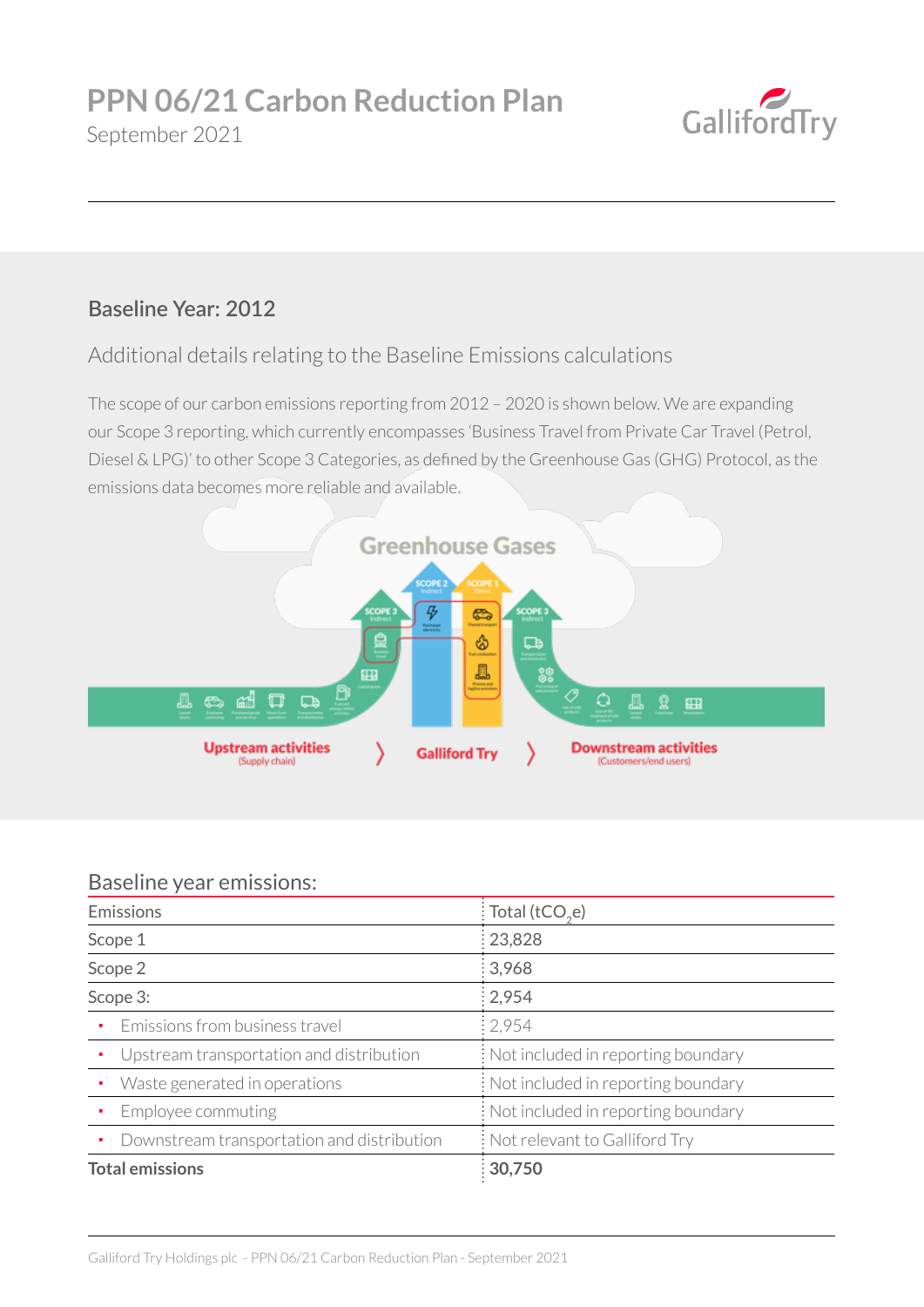

# September 2021

# **Current Emissions Reporting**

Carbon reporting processes conducted by Galliford Try are undertaken on a calendar year basis and have been subject to external verification to ISO 14064-1: 2019 since 2014.

| $1.9901$ cm $2.1001$ $2.202$                 |  |
|----------------------------------------------|--|
| : Total (tCO <sub>2</sub> e)                 |  |
| 6,887                                        |  |
| : 1,994                                      |  |
| : 2,784                                      |  |
| : 2,784                                      |  |
| : Not included in current reporting boundary |  |
| : Not included in current reporting boundary |  |
| : Not included in current reporting boundary |  |
| $\frac{1}{2}$ Not relevant to Galliford Try  |  |
| : 11,665                                     |  |
|                                              |  |

#### Reporting Year: 2020

Our historic reporting boundary for Scope 3 has only included the business use of private vehicles. The other activities have not been included in our GHG reporting boundaries either because the nature of our business means that the level of activity and therefore the emissions associated with them are assessed to be extremely low (eg 'Downstream transportation and distribution') or because we do not have pragmatic and/or reliable sources of the data we would require in order to report (eg 'Employee commuting'). For those Scope 3 activities that have historically not been included within our GHG reporting boundary, we are in the process of developing the data capture and reporting methodologies required for us to report the emissions within our annual GHG report.

#### **Emissions from business travel**

The emissions associated with the business use of private vehicles is already included within our reporting boundary. We are engaging with our third-party business travel partners and our internal expenses team in order to obtain the data necessary to report the emissions associated with all business travel (e.g., air/rail/taxis/bus/hotels) and will include in our GHG report for the calendar year 2021.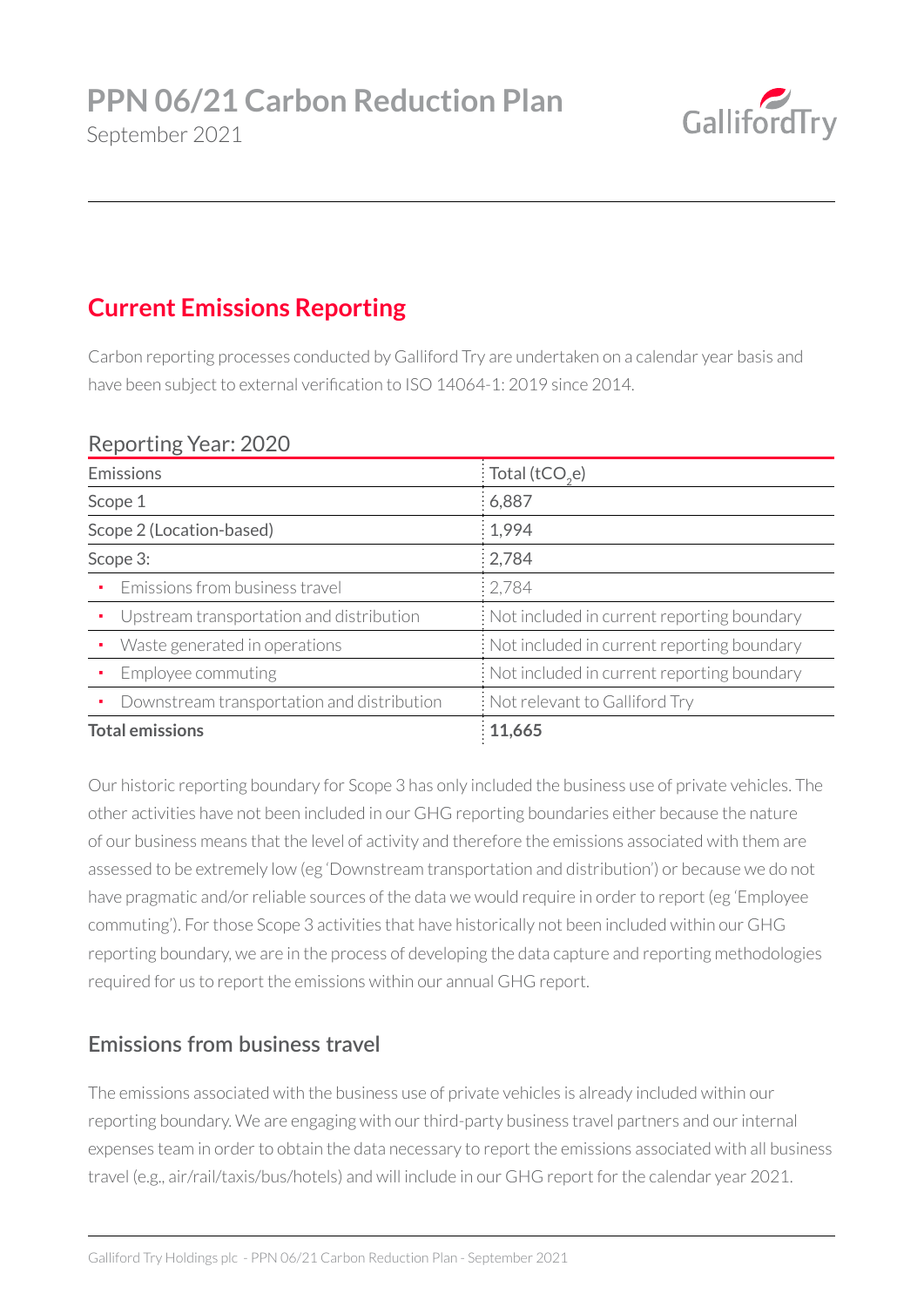

#### **Upstream transportation and distribution**

The vast majority of materials delivered to our construction sites are purchased indirectly through our subcontractors. As such, the carbon emissions associated with their transportation are included in 'Purchased goods and services' rather than 'Upstream transportation and distribution'. For those materials that we do purchase directly, we are currently engaging with our key suppliers to obtain the data required to report the carbon emissions associated with deliveries to our sites. We anticipate being able to include within our GHG report from calendar year 2022.

#### **Waste generated in operations**

We already collate information on waste generated in operations through our site waste management plans. The carbon emissions associated with this waste can be calculated through application of the appropriate DEFRA conversion factors and will be included in our GHG reporting from calendar year 2021.

#### **Employee commuting**

We have historically not included employee commuting within our Scope 3 reporting boundary because we do not have a source of commuting activity data. We are conducting an employee survey in 2021 to cover our next carbon reporting period (ie calendar year 2021) to capture typical commuting behaviours to enable commuting emissions data to be generated (which is an accepted methodology within the Greenhouse Gas Protocol; Technical Guidance for Calculating Scope 3 Emissions; Category 7: Employee commuting). Longer term, we are developing systems and processes for capturing actual commuting activity data.

#### **Downstream transportation and distribution**

There are no downstream transportation and distribution activities associated with the construction activity we perform. This Scope 3 category is therefore not relevant to Galliford Try.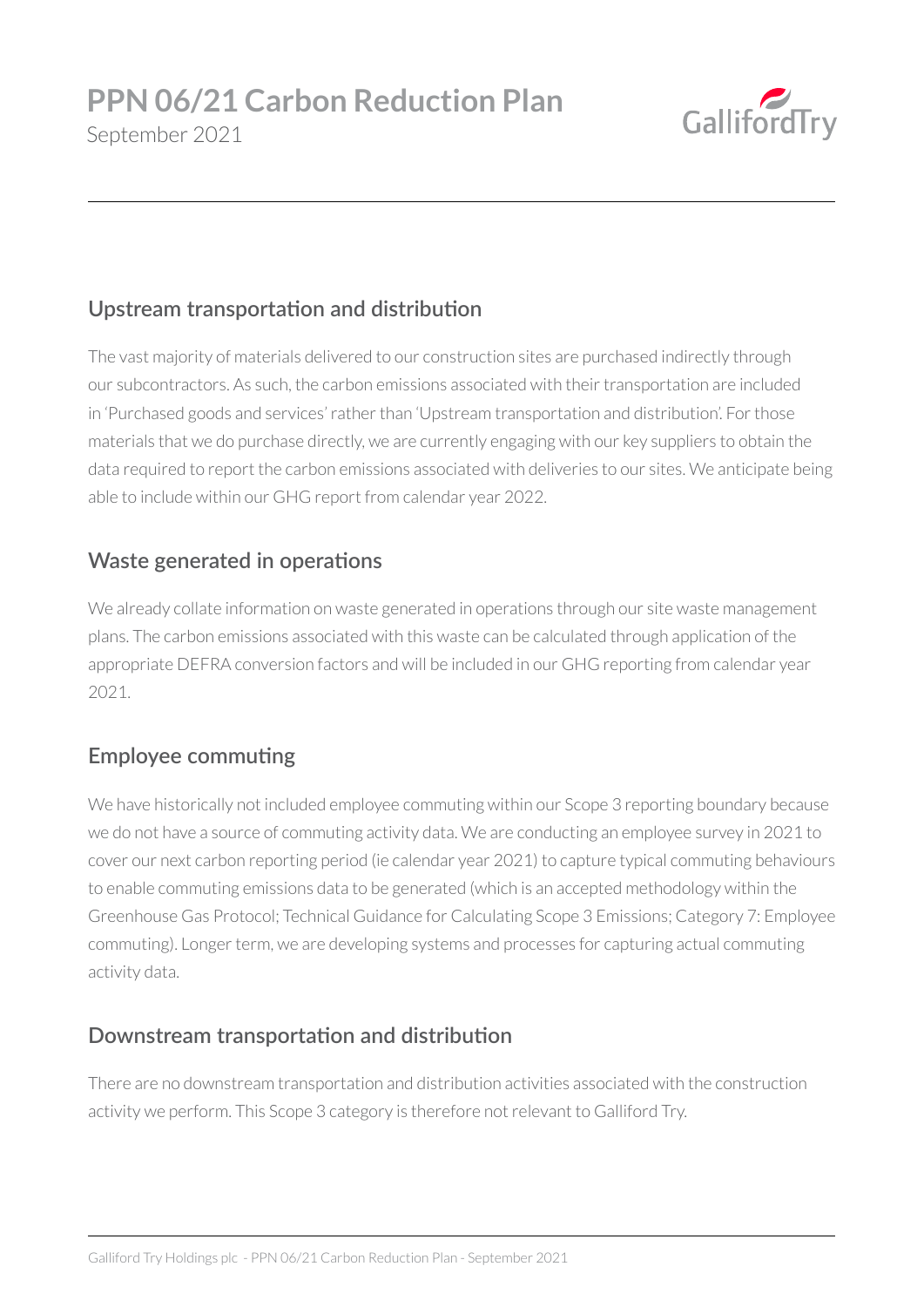

# **Emissions reduction targets**

In order to continue our progress to achieving Net Zero, we have adopted the following carbon reduction targets.

- $\rightarrow$  2030 Achieve Net Zero on our own operations (Scope 1 and 2 and operational Scope 3)
- $\rightarrow$  2035 Achieve interim Science-Based Target (aligned to 1.5 degree ambition)
- $\rightarrow$  2045 Achieve Net Zero across all operations (Scope 1, 2 and 3)

We project that our Scope 1 and 2 carbon emissions will decrease over the next five years to circa 5,000 tCO2e by 2025. This is a reduction of 44% compared to 2020 and 82% compared to our baseline year of 2012.



#### Scope 1 and 2 Carbon Emissions - Projected reduction trajectory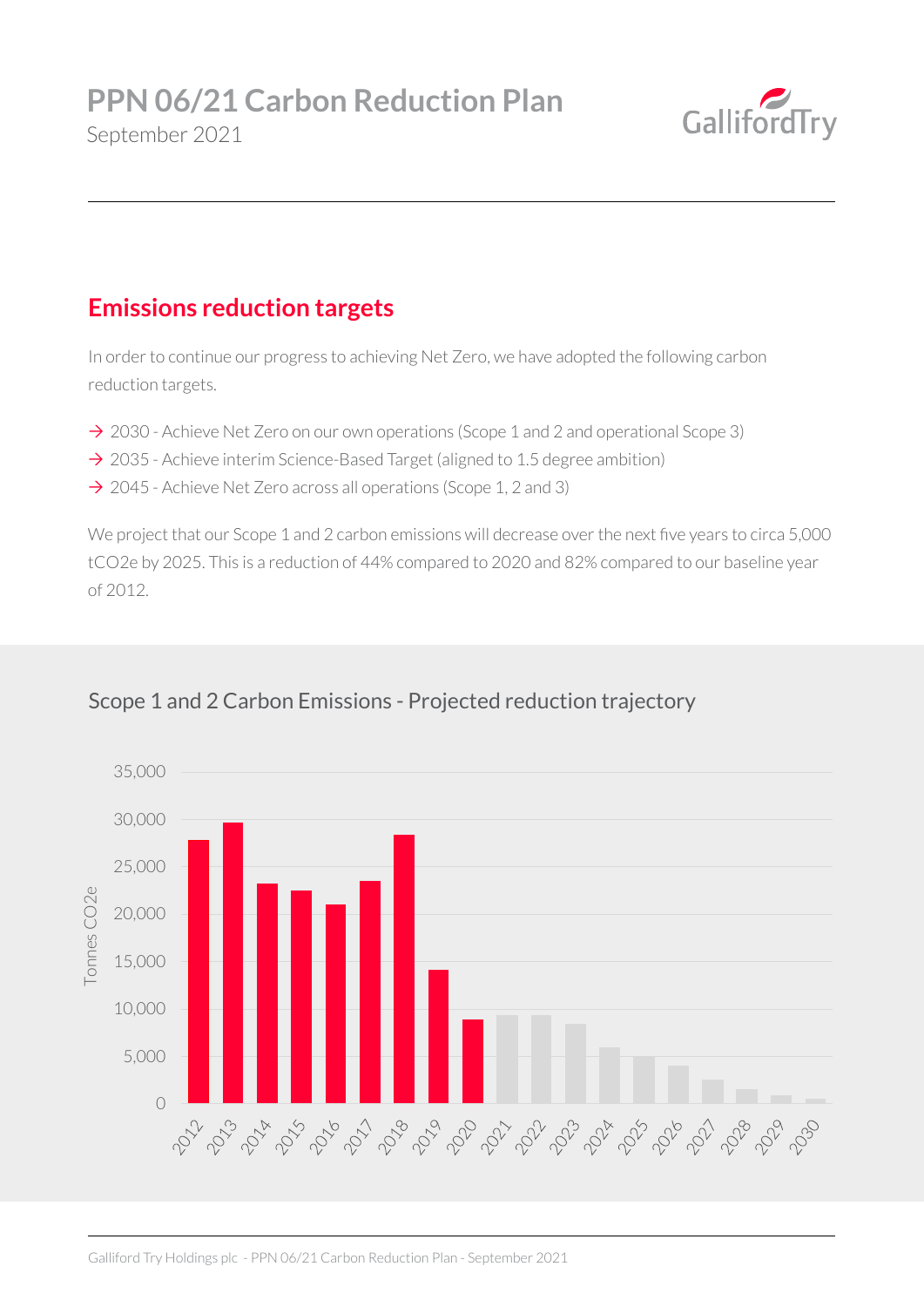

The projected reduction trajectory is indicative and is based on number of assumptions. These include our expectations in relation to the type of projects within our project portfolio, the speed with which reliable alternatives to diesel-fuelled plant and equipment become widely available and the extent to which the pandemic has led to permanent reductions in company car mileage.

# **Carbon reduction projects**

#### **Completed carbon reduction initiatives**

The following environmental management measures and projects have been completed or implemented since the 2012 baseline. The carbon emission reduction achieved by these schemes equate to 19,085 tCO2e, a 62% reduction against the 2012 baseline and the measures will be in effect when performing the contract.

- $\rightarrow$  Sourcing 100% of all electricity supplied to our permanent offices from renewable energy sources.
- $\rightarrow$  Sourcing 48% of all electricity supplied to our construction site offices from renewable sources.
- $\rightarrow$  Installing electric vehicle charging points at our main permanent office locations.
- $\rightarrow$  Increasing the adoption of electric or hybrid vehicles, which currently represent 36% of the total vehicle fleet and has helped reduce average carbon emissions across the company fleet from 133g/ km in 2011 to 86g/km in 2020.
- $\rightarrow$  From September 2021, introduced an EV or PHEV only company car policy, with reduced emissions limits for those who opt for a cash allowance.
- $\rightarrow$  Making early grid connections on our construction sites to minimise our use of diesel generators.
- $\rightarrow$  Decreasing on-site fuel use through the greater use of non-fossil fuel powered plant/equipment (eg power cubes/hybrid power systems), where early grid connections cannot be made.
- $\rightarrow$  Using energy efficient welfare and site office cabins as well as LED/solar/hybrid lighting systems.
- $\rightarrow$  Operating an 'Agile Working' policy to maximise the use of technology such as Microsoft Teams to reduce travel and improve work-life balance.
- $\rightarrow$  Achieving and maintaining third party certification to ISO 14001:2015; consequently, all our activities are subject to defined environmental management standards applicable across all of our business activities.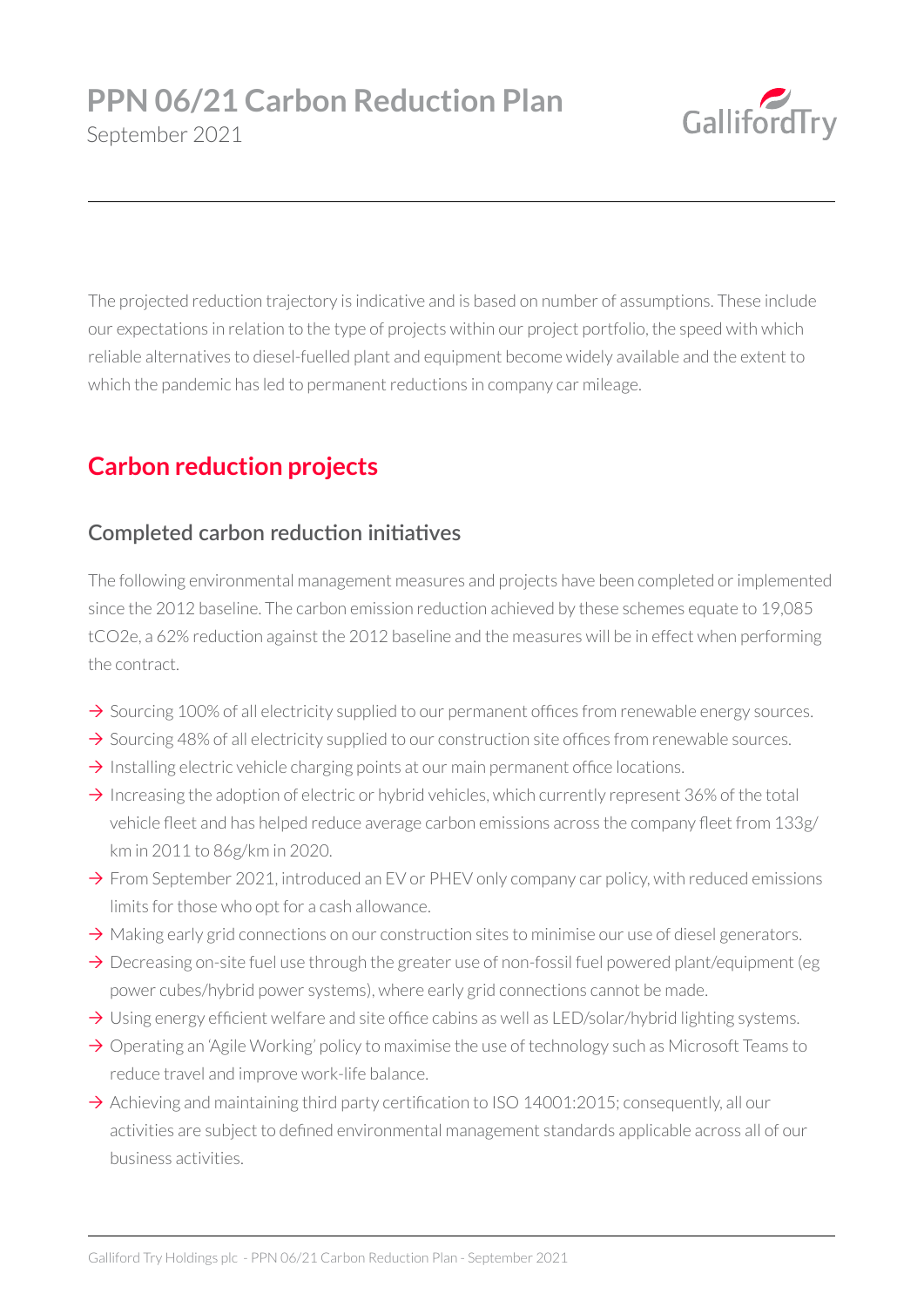

## September 2021

#### **Current and future carbon reduction initiatives**

In the future we will implement further measures such as:

- $\rightarrow$  Working with the Science-Based Targets initiative (SBTi) to achieve suitable, adequate, and effective science-based targets.
- $\rightarrow$  Focusing upon digitalisation and enhancing our award-winning technical services such as Building Information Modelling (BIM) systems and other technologies to design low carbon (embodied and operational) buildings and infrastructure and leverage more carbon efficient modern methods of construction.
- $\rightarrow$  Leading the way with research projects which allow us to benchmark and provide solutions to our clients that reduce both operational and embodied carbon.
- $\rightarrow$  Reducing emissions associated with the use of site diesel:
	- Establishing more robust and efficient methods of collecting diesel use data from our construction sites.
	- Ensuring grid connections are made, at the earliest opportunity, on our construction sites.
	- Increasing the use of electric plant, as the technology develops.
	- Maximising the use of 'Eco' rated site accommodation and welfare cabins.
	- Maximising the amount of off-site manufacturing.

 $\rightarrow$  Reducing emissions associated with the use of our vehicle fleet:

- Introduced an EV/PHEV only company car policy from September 2021.
- Ensuring EV charging points are installed in all our permanent office locations.
- Monitoring opportunities to electrify our van fleet.
- Continuing to support agile and remote working to minimise unnecessary travel.

 $\rightarrow$  Reducing emissions associated with the use of non-renewable energy:

- Maximising the use of 'Eco' rated site accommodation and welfare cabins.
- Mandating the use of our existing renewable energy broker arrangements across all our construction sites.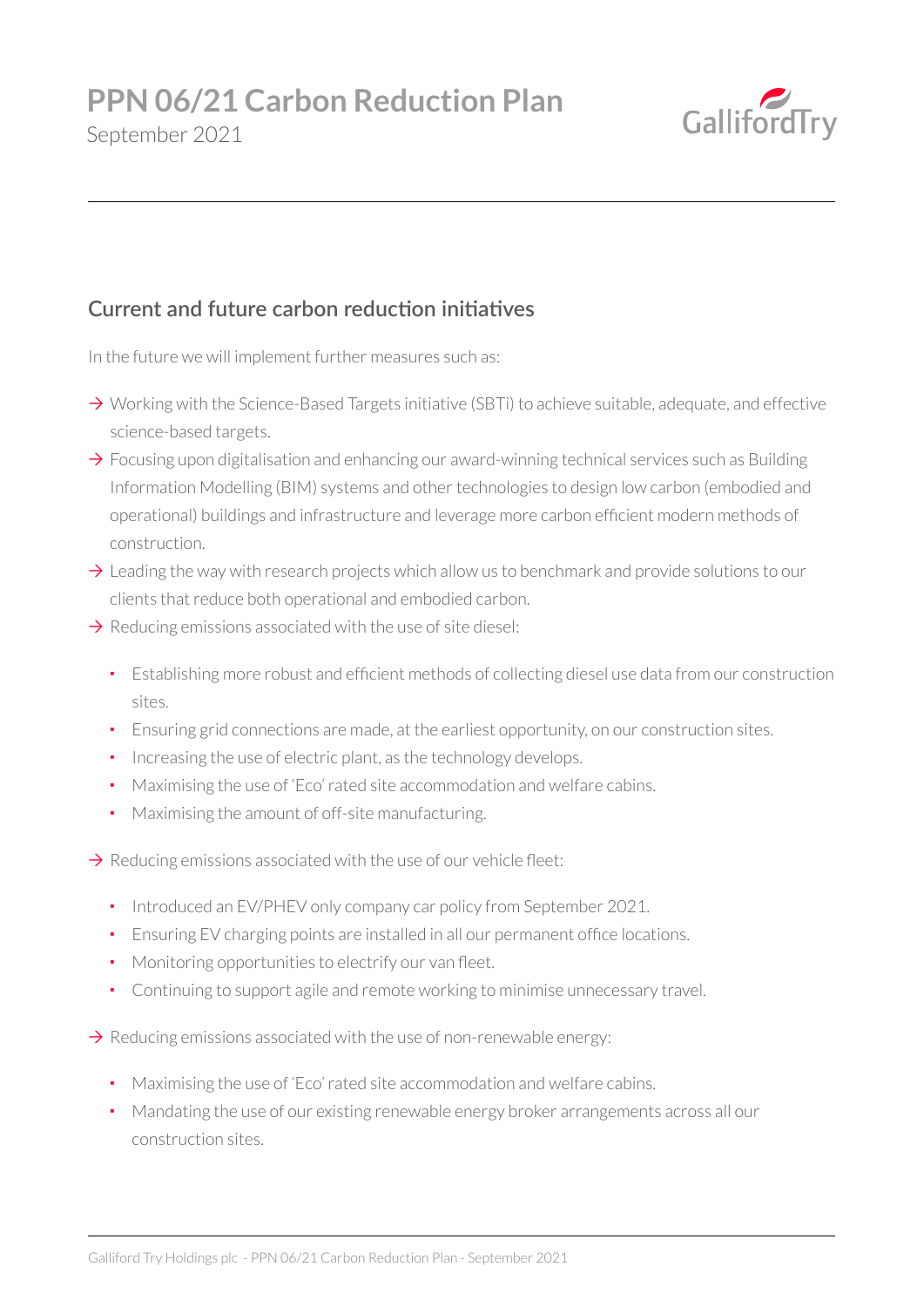# **PPN 06/21 Carbon Reduction Plan**

September 2021



- $\rightarrow$  Reducing Scope 3 emissions associated with embodied carbon and operational carbon in the buildings and infrastructure we construct:
	- Continuing to expand our Scope 3 reporting boundaries to include all relevant Scope 3 Categories, as defined by the Greenhouse Gas Protocol, as the emissions data becomes more reliable and available.
	- Developing a Carbon Toolkit to improve our ability to model the embodied and operational carbon associated with the buildings and infrastructure that we design and construct.
	- Undertaking pilot studies to monitor real world embodied and operational carbon and use the results to drive continuous improvements in our approach to carbon reduction.
	- Engaging with our supply chain to identify and adopt the use of low carbon construction plant, materials and working practices.
	- Supporting the achievement of the CLC's CO2nstruct Zero framework and priorities through active participation as a Business Champion.
	- Achieving PAS 2080 Carbon Management in Infrastructure verification.
	- Providing training and development to our people and supply chain partners to ensure their skills continue to develop as the design and construction of low carbon buildings and infrastructure evolves.